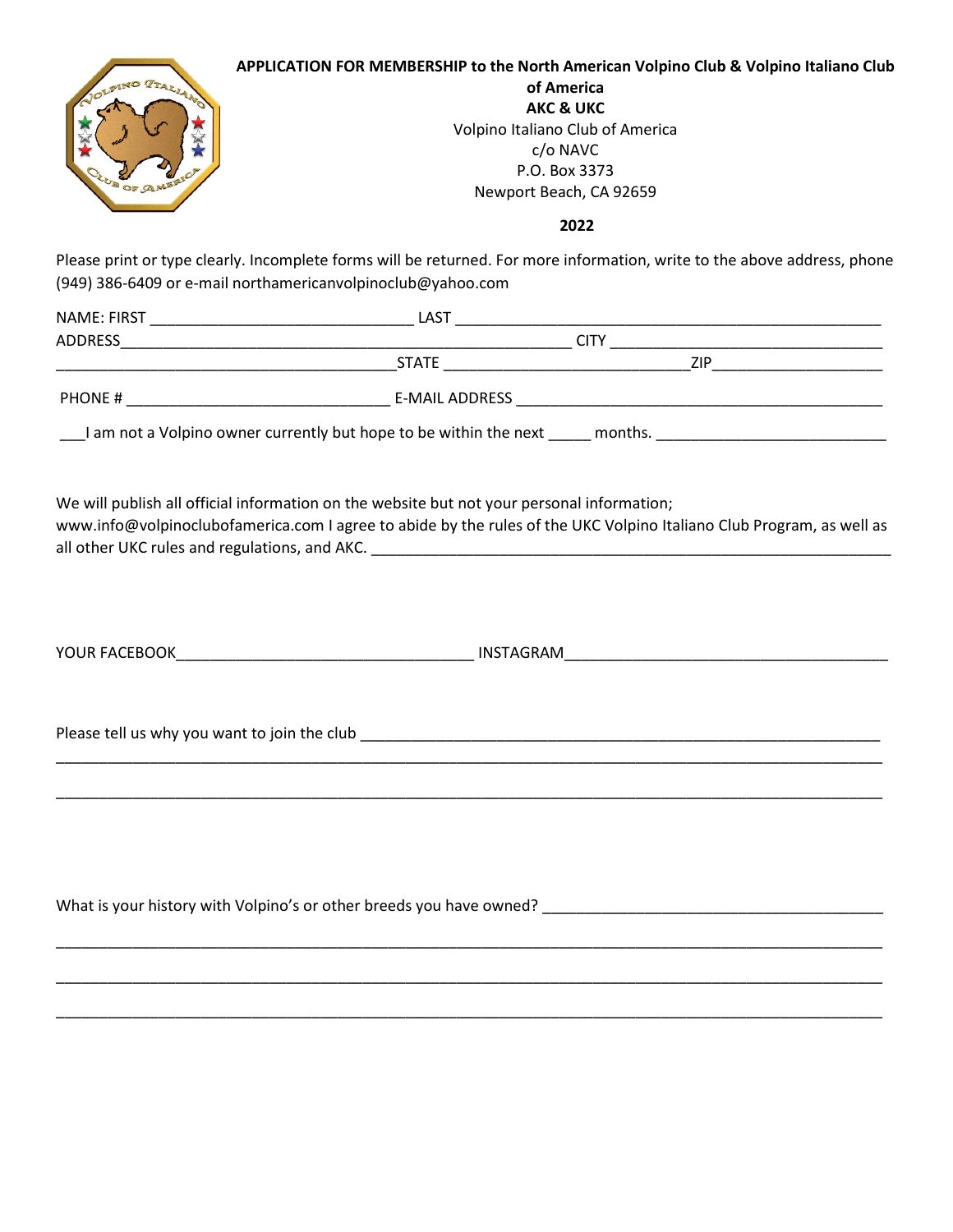Signature, or Signature of Junior Member, Signature of Parent or Legal Guardian

| <b>OFFICE USE ONLY Date Received</b> | Date Processed | Assigned |  |  |  |
|--------------------------------------|----------------|----------|--|--|--|
| Initials of Processor                |                |          |  |  |  |

Biographical Information: We want to know how much experience you have had in various types of activities. We may ask some of you to assist less-experienced Juniors or participate in training programs. Please list the following information for the types of activities listed below: approximate number and types of trials/shows/hunts in which you have competed, titles earned, number and breed of dogs trained/exhibited/hunted and clubs to which you belong. If you need more space, continue the back.

\_\_\_\_\_\_\_\_\_\_\_\_\_\_\_\_\_\_\_\_\_\_\_\_\_\_\_\_\_\_\_\_\_\_\_\_\_\_\_\_\_\_\_\_\_\_\_\_\_\_\_\_\_\_\_\_\_\_\_\_\_\_\_\_\_\_\_\_\_\_\_\_\_\_\_\_\_\_\_\_\_\_\_\_\_\_\_\_\_\_\_\_\_\_\_\_\_\_

\_\_\_\_\_\_\_\_\_\_\_\_\_\_\_\_\_\_\_\_\_\_\_\_\_\_\_\_\_\_\_\_\_\_\_\_\_\_\_\_\_\_\_\_\_\_\_\_\_\_\_\_\_\_\_\_\_\_\_\_\_\_\_\_\_\_\_\_\_\_\_\_\_\_\_\_\_\_\_\_\_\_\_\_\_\_\_\_\_\_\_\_\_\_\_\_\_\_

\_\_\_\_\_\_\_\_\_\_\_\_\_\_\_\_\_\_\_\_\_\_\_\_\_\_\_\_\_\_\_\_\_\_\_\_\_\_\_\_\_\_\_\_\_\_\_\_\_\_\_\_\_\_\_\_\_\_\_\_\_\_\_\_\_\_\_\_\_\_\_\_\_\_\_\_\_\_\_\_\_\_\_\_\_\_\_\_\_\_\_\_\_\_\_\_\_\_

\_\_\_\_\_\_\_\_\_\_\_\_\_\_\_\_\_\_\_\_\_\_\_\_\_\_\_\_\_\_\_\_\_\_\_\_\_\_\_\_\_\_\_\_\_\_\_\_\_\_\_\_\_\_\_\_\_\_\_\_\_\_\_\_\_\_\_\_\_\_\_\_\_\_\_\_\_\_\_\_\_\_\_\_\_\_\_\_\_\_\_\_\_\_\_\_\_\_

\_\_\_\_\_\_\_\_\_\_\_\_\_\_\_\_\_\_\_\_\_\_\_\_\_\_\_\_\_\_\_\_\_\_\_\_\_\_\_\_\_\_\_\_\_\_\_\_\_\_\_\_\_\_\_\_\_\_\_\_\_\_\_\_\_\_\_\_\_\_\_\_\_\_\_\_\_\_\_\_\_\_\_\_\_\_\_\_\_\_\_\_\_\_\_\_\_\_

 $AGILITY:$ 

| <b>CONFORMATION:</b> |  |  |  |
|----------------------|--|--|--|
|                      |  |  |  |

OBEDIENCE: \_\_\_\_\_\_\_\_\_\_\_\_\_\_\_\_\_\_\_\_\_\_\_\_\_\_\_\_\_\_\_\_\_\_\_\_\_\_\_\_\_\_\_\_\_\_\_\_\_\_\_\_\_\_\_\_\_\_\_\_\_\_\_\_\_\_\_\_\_\_\_\_\_\_\_\_\_\_\_\_\_\_\_\_\_\_\_\_

WEIGHT PULL: \_\_\_\_\_\_\_\_\_\_\_\_\_\_\_\_\_\_\_\_\_\_\_\_\_\_\_\_\_\_\_\_\_\_\_\_\_\_\_\_\_\_\_\_\_\_\_\_\_\_\_\_\_\_\_\_\_\_\_\_\_\_\_\_\_\_\_\_\_\_\_\_\_\_\_\_\_\_\_\_\_\_\_\_\_\_

OTHER: The contract of the contract of the contract of the contract of the contract of the contract of the contract of the contract of the contract of the contract of the contract of the contract of the contract of the con

|  | PLEASE SEND .jpeg PICTURE OF YOUR Volpino Italiano from side and front view to our email address below |
|--|--------------------------------------------------------------------------------------------------------|
|--|--------------------------------------------------------------------------------------------------------|

NAME OF VOLPINO; NAME BIRTHDATE MICRO CHIP#

| Add Reg # for UKC Reg. ___________ AKC Reg. __________ ENCI Reg. ____________ CKC Reg. ________ Other Reg. ___ |  |  |
|----------------------------------------------------------------------------------------------------------------|--|--|
|                                                                                                                |  |  |
| 2.                                                                                                             |  |  |
|                                                                                                                |  |  |
|                                                                                                                |  |  |
| Registered Name of your Volpino(s)                                                                             |  |  |
|                                                                                                                |  |  |
|                                                                                                                |  |  |
|                                                                                                                |  |  |
|                                                                                                                |  |  |
|                                                                                                                |  |  |
|                                                                                                                |  |  |
|                                                                                                                |  |  |
|                                                                                                                |  |  |